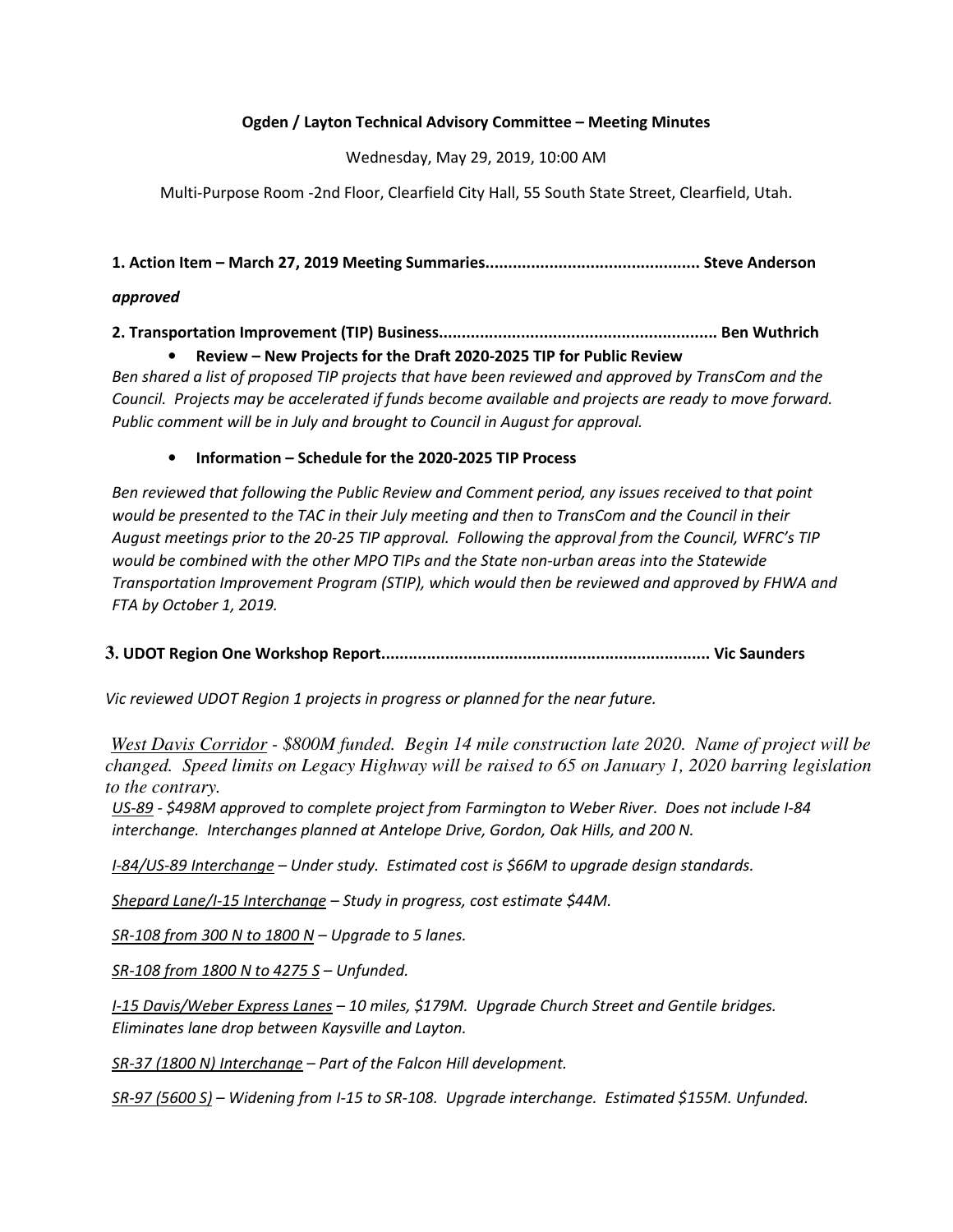SR-53 (24<sup>th</sup> Street) – Upgrade to full interchange. Requires RR realignment.

## **4.** Raised Median Tool Presentation.................................................................................... Cory Pope

UDOT sponsored project to develop a website tool for implementing raised medians. Established a technical committee and an executive committee. Primary criteria: average daily traffic and number of travel lanes. Tool determines operational improvements and crash reductions: 1) no significant benefit, 2) possible significant benefit, and 3) significant benefit. Website is www.udot.utah.gov/raisedmedians, contact email is rasiedmedians@utah.gov. Note that adding medians creates U-turns, drainage issues, and snow removal issues. Also provides a refuge for pedestrians if properly designed. Assessment based on access, crashes, and operations. Tool also suggests public involvement process to build consensus. Sample access management agreements and landscape agreements. 40% reduction in severe crashes, improve traffic flow 30%, economic opportunity 35%.

**5.** Ogden City Project Report............................................................................................. Daniel Gillies

Options for traffic calming. "YOUR SPEED" signs are approved as a traffic calming device but there are no warrants or guidelines for how they should be installed. Studies show they may reduce speed 1-5 mph, other studies inconclusive. Public response seems to welcome the feedback without the enforcement.

6. Other Business ......................................................................................................... Steve Anderson

Thanks to Ogden City for providing refreshments.

Next Meeting of Trans Com TAC – July 31, 2019 - Refreshments – Plain City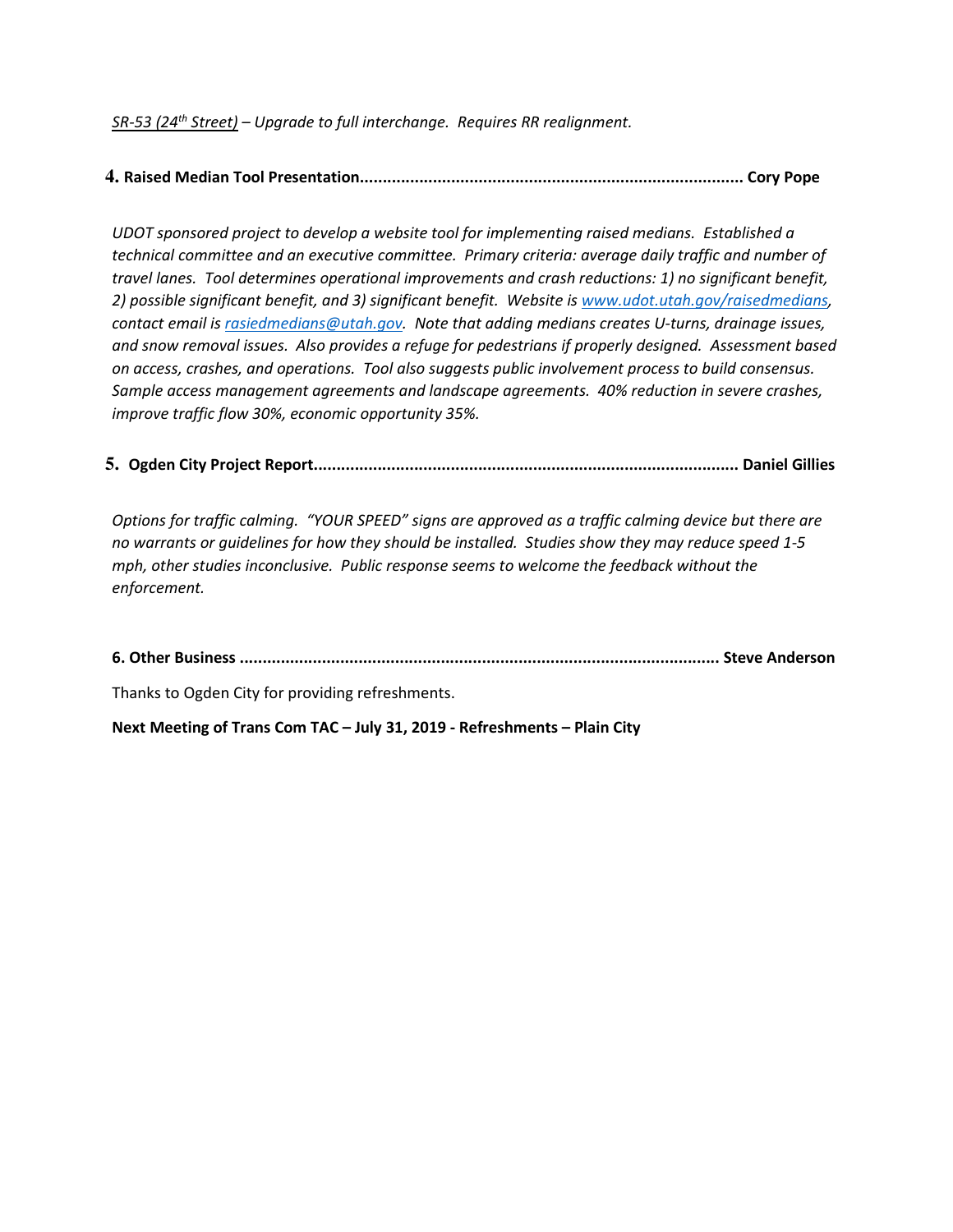# Attendance Roll

# Ogden – Layton Technical Advisory Committee

Date May 29, 2019 \_\_

Please check your name or add it to the list below and update your contact information if needed.

| V | <b>Name</b>             | Organization              | Phone        | E-mail                         |
|---|-------------------------|---------------------------|--------------|--------------------------------|
|   | Adamson, Dave           | <b>UDOT</b>               | 801.781.0545 | deadamson@utah.gov             |
|   | Allen, Jason            | PEC                       | 801.641.3403 | jallen@pec.us.com              |
|   | Allen, Tracy            | <b>JUB</b> (Hooper City)  | 801.547.0393 | tla@jub.com                    |
|   | Anderson, Jared         | <b>Weber County</b>       |              |                                |
|   | Anderson, Jon           | South Ogden City          | 801.622.2903 | jandersen@southogdencity.com   |
|   | Anderson, Justin        | Ogden City                | 801.629.8982 | janderson@ogdencity.com        |
|   | Anderson, Scott         | <b>Woods Cross City</b>   | 801.292.4421 | sanderson@woodscross.com       |
| X | Anderson, Steve         | West Haven City           | 801.430.3996 | steve@westhavencity.com        |
|   | Asay, Dave              | Front Line Public         | 801.712.3030 | dave@frontlinepi.com           |
|   | Ayala, Dean             | Jones & Associates        | 801.476.9767 | dean@jonescivil.com            |
|   | <b>Baird, Mark</b>      | <b>Clearfiled City</b>    | 801.525.4418 | Mark.baird@clearfieldcity.org  |
|   | <b>Barnhill, Robert</b> | Perry                     | 435.723.6464 | Robert.barnhill@perrycity.org  |
|   | Barrow, Glenn           | <b>Hooper City</b>        | 801.732.1064 | hoopercity@hotmail.com         |
|   | Bean, Amy               | Layton City               | 801.336.3700 | abean@laytoncity.org           |
|   | Beecher, Dave           | UTA                       | 801.237.1906 | dbeecher@rideuta.com           |
|   | Belnap, Josh            | Kaysville                 | 801.497.7100 | jbelnap@kaysvillecity.com      |
|   | Bennion, Wayne          | <b>WFRC</b>               | 801.773.5559 | wbennion@wfrc.org              |
| X | Billings, Kip           | <b>WFRC</b>               | 801.773.5559 | kbillings@wfrc.org             |
| X | Bingham, Elden          | <b>UDOT</b>               | 801.870.4024 | eldenbingham@utah.gov          |
|   | Bjerrequard, John       | <b>Roy City</b>           | 801.775.9191 | wcjcb@comcast.net              |
|   | Bloemen, Brian          | <b>Syracuse City</b>      | 801.619.9630 | bbloemen@syracuseut.com        |
| X | Boshell, Chad           | <b>Farmington City</b>    | 801.939.9287 | cboshell@farmington.utah.gov   |
|   | <b>Bradley, Mark</b>    | <b>Brigham City</b>       | 435.734.6616 | mbradley@bcutah.org            |
|   | <b>Burton, Barry</b>    | <b>Davis County</b>       | 801.451.3279 | barry@daviscountyutah.gov      |
| X | Bush, Kent              | Clearfield City           | 801.825.1490 | Kbush7@live.com                |
|   | Call, Jon               | North Ogden City          | 801.675.6455 | jcall@noogden.org              |
|   | Call, Steve             | <b>FHWA</b>               | 801.955.3513 | Steve.call@dot.gov             |
|   | Campbell, Kevin         | Centerville City/ESI      | 801.263.1752 | kevin.campbell@esieng.com      |
|   | Cardon, Bruce           | <b>UTA</b>                | 801.287.1234 | bcardon@rideuta.com            |
|   | Cheney, Lloyd           | <b>Bountiful City</b>     | 801.298.6125 | lcheney@bountifulutah.org      |
| X | Child, Mike             | Clinton                   | 801.941.9131 | mchild@clintoncity.com         |
|   | Christensen, Curtis     | <b>Weber County</b>       | 801.399.8374 | cchriste@co.weber.ut.us        |
| X | Christensen, Todd       | <b>Bountiful City</b>     | 801.298.6125 |                                |
|   | Clark, Kim              | <b>Travelwise</b>         | 801.860.7354 | kim@v-i-a-consulting.com       |
|   | Cobabe, Bill            | <b>Pleasant View City</b> | 801.827.0468 | bcobabe@pleasantviewcity.com   |
|   | Cutler, Gordon          | <b>Uintah City</b>        | 801.476.0356 | 2940799@comcast.net            |
|   | Cypers, Amber           | Lochner                   | 801.415.5800 | acypers@hwlochner.com          |
|   | Dabb, Kim               | <b>Clearfield</b>         | 801.525.4401 | Kim.Dabb@clearfieldcity.org    |
|   | Davis, Boyd             | <b>West Point</b>         | 801.776.0970 | bdavis@westpointcity.org       |
|   | Davison, Matthew        | Civil Science             | 801.768.7200 | mdavison@civilscience.com      |
|   | Dean, Bart              | UTA - Mt. Ogden           | 801.510.1557 | bdean@rideuta.com              |
|   | Dixon, Matt             | South Ogden City          | 801.622.2702 | mdixon@southogdencity.com      |
|   | Douglas, Shawn          | <b>Riverdale City</b>     | 801.394.5541 | sdouglas@riverdale.state.ut.us |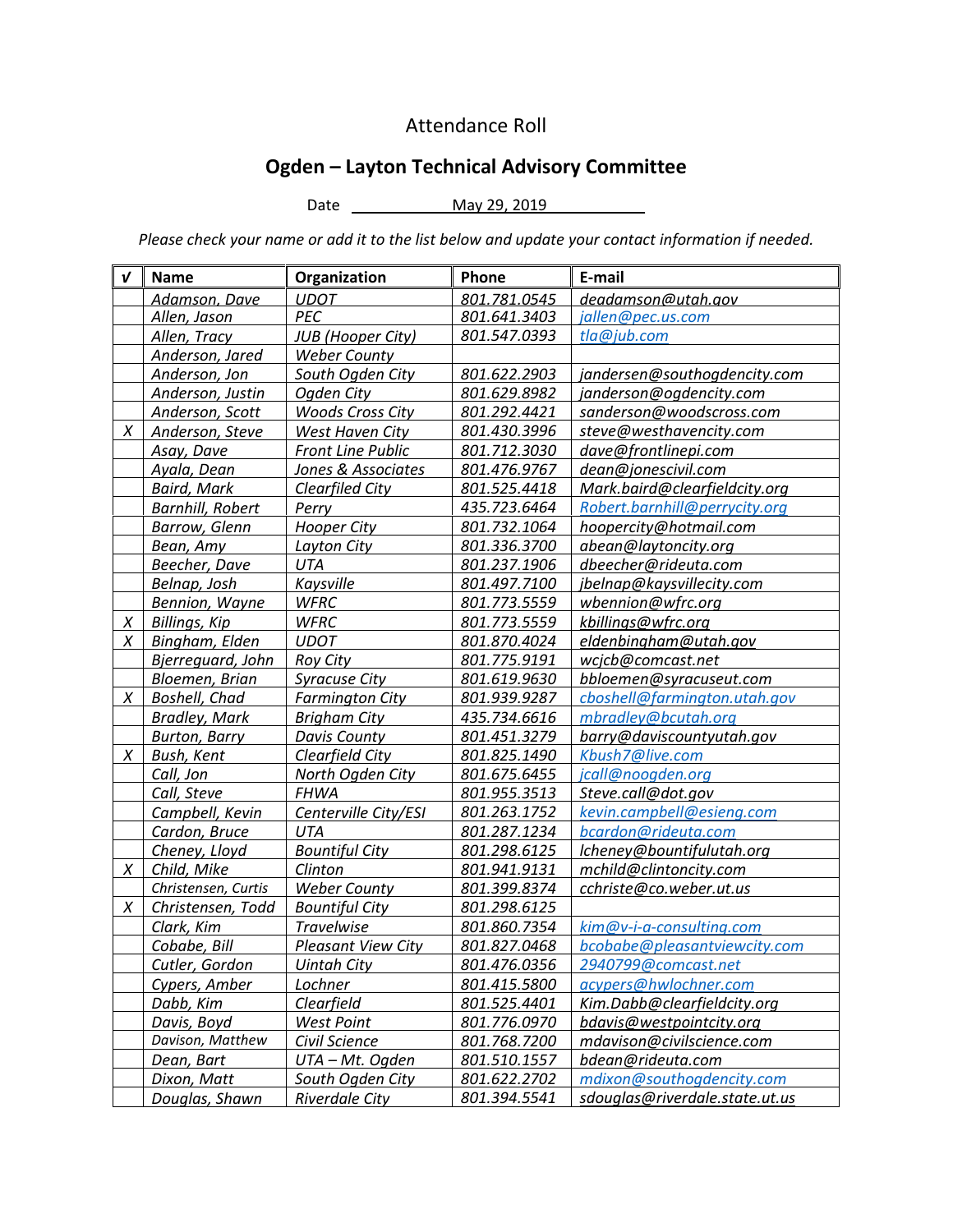| Χ      | Eastman, Stephanee  |                            |              |                                  |
|--------|---------------------|----------------------------|--------------|----------------------------------|
|        | Edwards, Barry      | North Salt Lake city       | 801.335.8707 | barrye@nslcity,org               |
|        | Edwards, Bren       | <b>Plain City</b>          | 801.309.5206 | Brene@plaincityutah.org          |
|        | Ehrlich, Coutney    | <b>UDAQ</b>                | 801.536.4430 | cehrlich@utah.gov                |
|        | Gardner, Lorin      | N. Ogden/Pleasant          | 801.940.4317 | lgarner@nogden.org               |
| X      | Gillies, Daniel     | Ogden City                 | 801-629-8991 | danielgillies@ci.ogden.ut.us     |
|        | Gooch, Cindy        | <b>JUB Engineers</b>       | 801.643.1761 | cgooch@jub.com                   |
|        | Green, Brandon      | <b>Fruit Heights City</b>  | 801.546.0861 | bgreen@fruitheightscity.com      |
|        | Green, Kerry        | <b>Hooper City</b>         | 801.941.0571 | Kerry@HooperCity.com             |
|        | Griffin, Kevin      | <b>UDOT Region 1</b>       | 801.620.1683 | kgriffin@utah.gov                |
|        | Hancock, Jared      | <b>Hooper City</b>         | 801.732.1064 | hoopercity@gmail.com             |
|        | Harris, Rex         | <b>UDOT R1</b>             | 801.791.3926 | rexharris@utah.gov               |
| $\chi$ | Harris, Steve       | <b>Washington Terrace</b>  | 801.395.8289 | steveh@washingtonterracecity.org |
| X      | Haskell, Alma       | UTA                        | 801.741.8813 | ahaskell@rideuta.com             |
|        | Heiner, Samuel      | Jones & Associates         | 801.476.9767 | Samuel@jonescivil.com            |
|        | Hess, Scott         | <b>WFRC</b>                | 801.363.4250 | shess@wfrc.org                   |
|        | Hodge, Scott        | Clearfield                 | 801.525.4430 | shodge@clearfieldcity.com        |
|        | Humphreys, Brad     | <b>UDOT</b>                | 801.620.1605 | bhumphreys@utah.gov              |
|        | Jackson, Stephen    | Layton City                | 801.336.3700 | sjackson@laytoncity.org          |
|        | Jacobsen, Carrie    | <b>UDOT R1</b>             | 801.620.1673 | cjacobson@utah.gov               |
|        | Jefferies, Randy    | <b>UDOT</b>                | 801.620.1690 | rjefferies@utah.gov              |
|        | Johnsom, Hal        | <b>UTA</b>                 | 801.237.1905 | hjohnson@rideuta.com             |
|        | Jones, Brandon      | Fruit Heights City/So.     | 801.476.9767 | brandonj@jonescivil.com          |
|        | Jones, Brett        | Perry City                 | 801.476.9767 | brettj@jonescivil.com            |
|        | Jones, Catherine    | <b>UDOT</b>                | 801.887.3449 | catherinejones@utah.gov          |
|        | Jones, Laynee       | Lochner                    | 801.231.1160 | ljones@hwlochner.com             |
|        | LaBonty, G. J.      | <b>UTA</b>                 | 801.237.1979 | glbonty@rideuta.com              |
|        | Laing, Tyler        | <b>UDOT TOC</b>            | 801.910.2491 | tlaing@utah.gov                  |
| X      | Larsen, Paul        | <b>Brigham City</b>        | 435.734.6603 | plarsen@brighamcity.utah.gov     |
|        | Larson, David       | South Weber                | 801.361.0637 | dlarson@southwebercity.com       |
|        | Lawrence, Bill      | <b>UDOT</b>                | 801.964.4468 | BillLawrence@utah.gov            |
|        | Laws, Kyle          | <b>West Point City</b>     | 801.776.0970 | klaws@westpointcity.utah.gov     |
|        | Leetham, Ken        | North Salt Lake City       | 801.335.8725 | kenl@nslcity.org                 |
|        | Leonard, Blaine     | <b>UDOT TOC</b>            | 801.887.3723 | BLeonard@utah.gov                |
|        | Leonard, Bruce      | <b>Brigham City</b>        | 435.734.6614 | bleonard@brighamcity.utah.gov    |
|        | Long, Tammy         | South Weber City           | 801.570.1368 | tlong@southwebercity.com         |
|        | Lund, Kellie        | FHWA                       | 801.955.3522 | kelly.lund@dot.gov               |
|        | Lyons, Scott        | <b>Box Elder County</b>    | 435.734.3316 | slyons@boxeldercounty.org        |
|        | Macfarlane, Beverly | <b>Sunset City</b>         | 801.589.3023 | Mayor@Sunset-ut.com              |
|        | Marchant, Marc      | Centerville                | 801.292.8232 | MMarchant@Centerville.ut.com     |
| X      | Mathis, Michael     | <b>Syracuse City</b>       | 801.529.7004 | mmathis@syracuseut.com           |
|        | McFarland, Shane    | <b>JUB Engineers</b>       | 801.837.8783 | smcfarland@jub.com               |
|        | McKean, Alan        | Layton City                | 801.336.3700 | amckean@laytoncity.org           |
|        | Monroe, Jason       | <b>Sunset City</b>         | 801.668.5312 | jmonroe@sunset.ut.com            |
|        | Montgomery, Greg    | Ogden                      |              | gregmontgomery@ci.ogden.ut.us    |
|        | Morris, Bill        | Marriott-Slatersville      | 801.628.7213 | bill@mscity.org                  |
| Χ      | Myers, Gary         | <b>Weber County</b>        | 801.399.8771 | gmyers@co.weber.ut.us            |
|        | Nilsen, Kris        | <b>Gardner Engineering</b> | 801.476.0202 | kris@gardnerengineering.com      |
|        | North, Tamara       | <b>CRS</b> Engineers       | 801.359.5565 | tnorth@crsengineers.com          |
|        | Noyes, Norm         | Sunset                     | 801.940.1201 | nnoyes@sunset.ut.com             |
|        | Oliver, Ross        | <b>Roy City</b>            | 801.774.1090 | roliver@roycity.org              |
|        | Ottoson, Paul       | North Salt Lake City       | 801.936.1122 | Paulo@nslcity.org                |